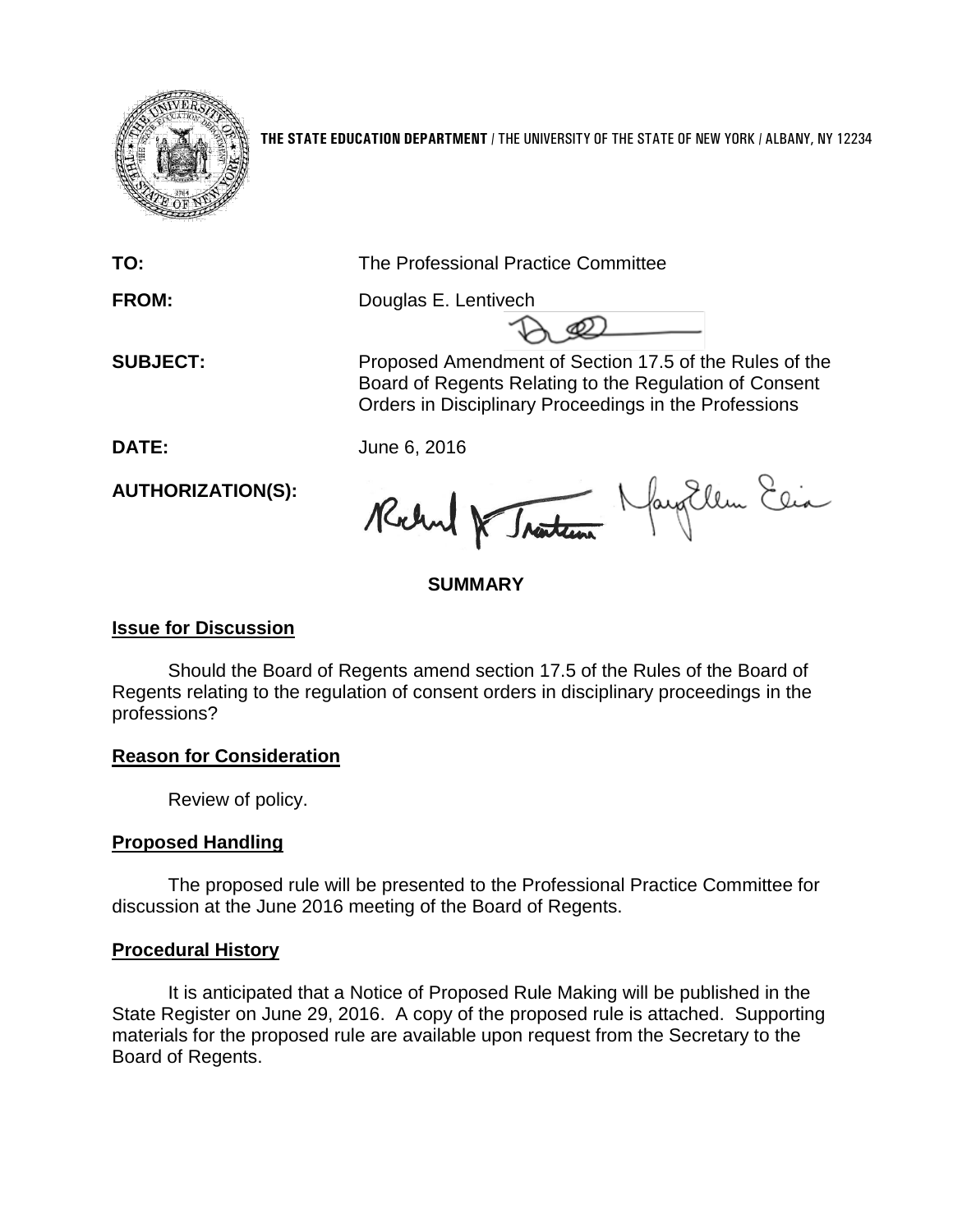#### **Background Information**

As part of the disciplinary proceedings conducted pursuant to the provisions of Title VII of the Education Law, one of the ways in which disciplinary matters may be disposed of is pursuant to a consent order, which must be approved by the Board of Regents.

Before consent orders are presented to the Board of Regents for final consideration and action, the following steps are taken. The complaints are reviewed by staff of the Office of Professional Discipline (OPD) in consultation with a board member of the relevant profession.

After that initial consultation, a determination is made by the Office of the Professions' Professional Conduct Officer, often upon the advice of an expert consultant in the applicable profession, to proceed with disciplinary action and to seek the appropriate penalties.

The consent orders are then negotiated with the respondents/professional licensees charged with professional misconduct.

A member for the State board for the applicable profession then reviews and approves the consents, including the penalty, often after a face-to-face discussion with the respondent during an informal settlement conference. In disciplinary matters involving licensed pharmacists and New York State registered pharmacy establishments, the agreement of the executive secretary of the State Board of Pharmacy to the proposed licensee's or registrant's statement and proposed penalty is also required.

The proposed agreements are then reviewed and approved by a three-member panel of the Committee on the Professions after discussing each with the Professional Conduct Officer.

The proposed consent orders are then reviewed and approved by a single member of the Board of Regents, typically after discussion with the Office of the Professions' Director of Prosecutions.

The profession of pharmacy is the only profession where the executive secretary of the State Board must also agree to the proposed licensee's or registrant's statement and proposed penalty before a consent order can be presented to the Board of Regents for its consideration and action. This requirement can result in delays in the consent order process and resolution of disciplinary matters involving licensed pharmacists and registered pharmacy establishments. The proposed amendment to subdivision (b) of section 17.5 of the Rules of the Board of Regents eliminates these potential delays by removing this requirement. Eliminating this requirement will further the protection of the public by enabling the consent order process for disciplinary matters involving licensed pharmacists and registered pharmacy establishments to be completed more promptly.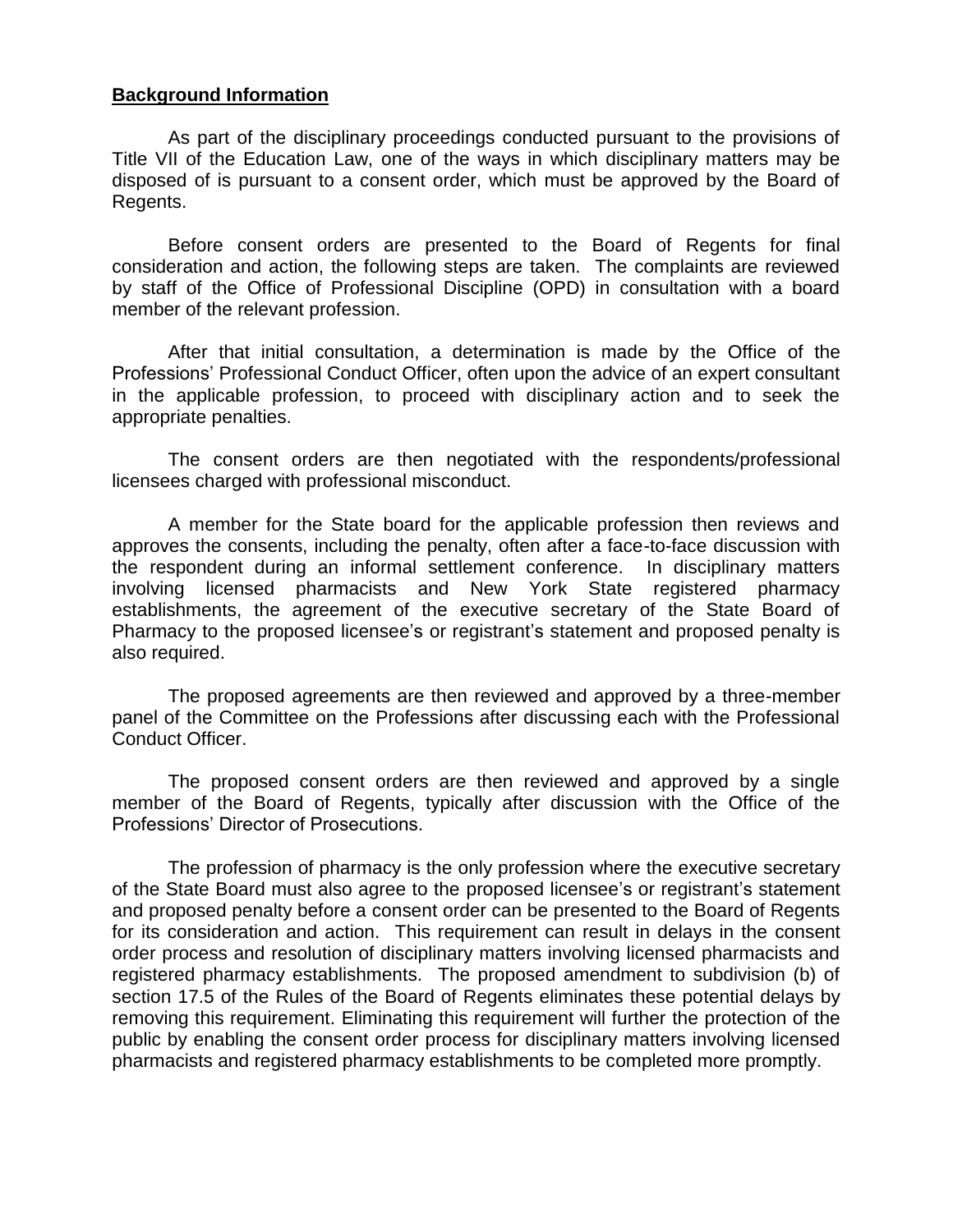#### **Timetable for Implementation**

It is anticipated that the proposed rule will be presented for adoption at the September 2016 Regents meeting. If adopted at the September meeting, the proposed amendment will become effective on September 28, 2016.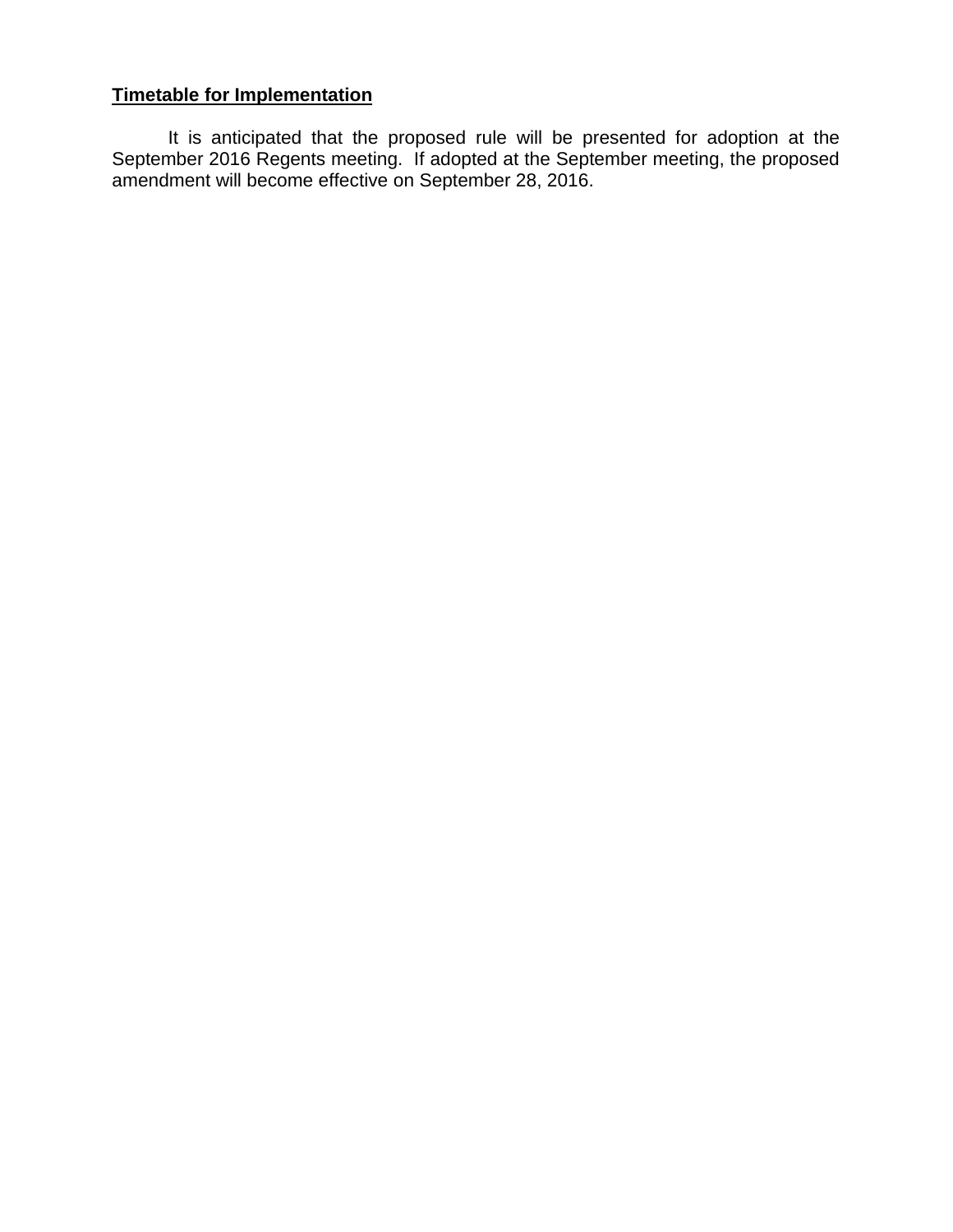#### AMENDMENT TO THE RULES OF THE BOARD OF REGENTS

Pursuant to sections 207, 6504, 6507, 6509, 6510 and 6511 of the Education Law

Section 17.5 of the Rules of the Board of Regents is amended, effective September 28, 2016, as follows:

§17.5 Consent orders.

Disciplinary proceedings conducted pursuant to the provisions of title VIII of the Education Law may be disposed of in accordance with the following procedure:

(a) A licensee who is under investigation, or against whom charges have been voted, who admits guilt to at least one of the acts of misconduct alleged or charged, in full satisfaction of all allegations or charges, or who does not contest the allegations or charges or who cannot successfully defend against at least one of the acts of misconduct alleged or charged, shall notify the director of the Office of Professional Discipline or the director's designee.

(b) If the director of the Office of Professional Discipline or the director's designee, a designated member of the State Board for the applicable profession, and the licensee agree to a statement by the licensee admitting guilt to one or more of the allegations or charges or setting forth a decision not to contest the allegations or charges or stating that the licensee cannot successfully defend against such allegations or charges and agreeing to a proposed penalty, and if a designated member of the Board of Regents thereafter agrees to such statement and proposed penalty, and if the Committee on the Professions thereafter agrees to such statement and proposed penalty, a written application, signed by all the above except the Committee on the Professions, shall be submitted by the licensee to the Board of Regents based upon the statement and proposed penalty consenting to the issuance of an order of the